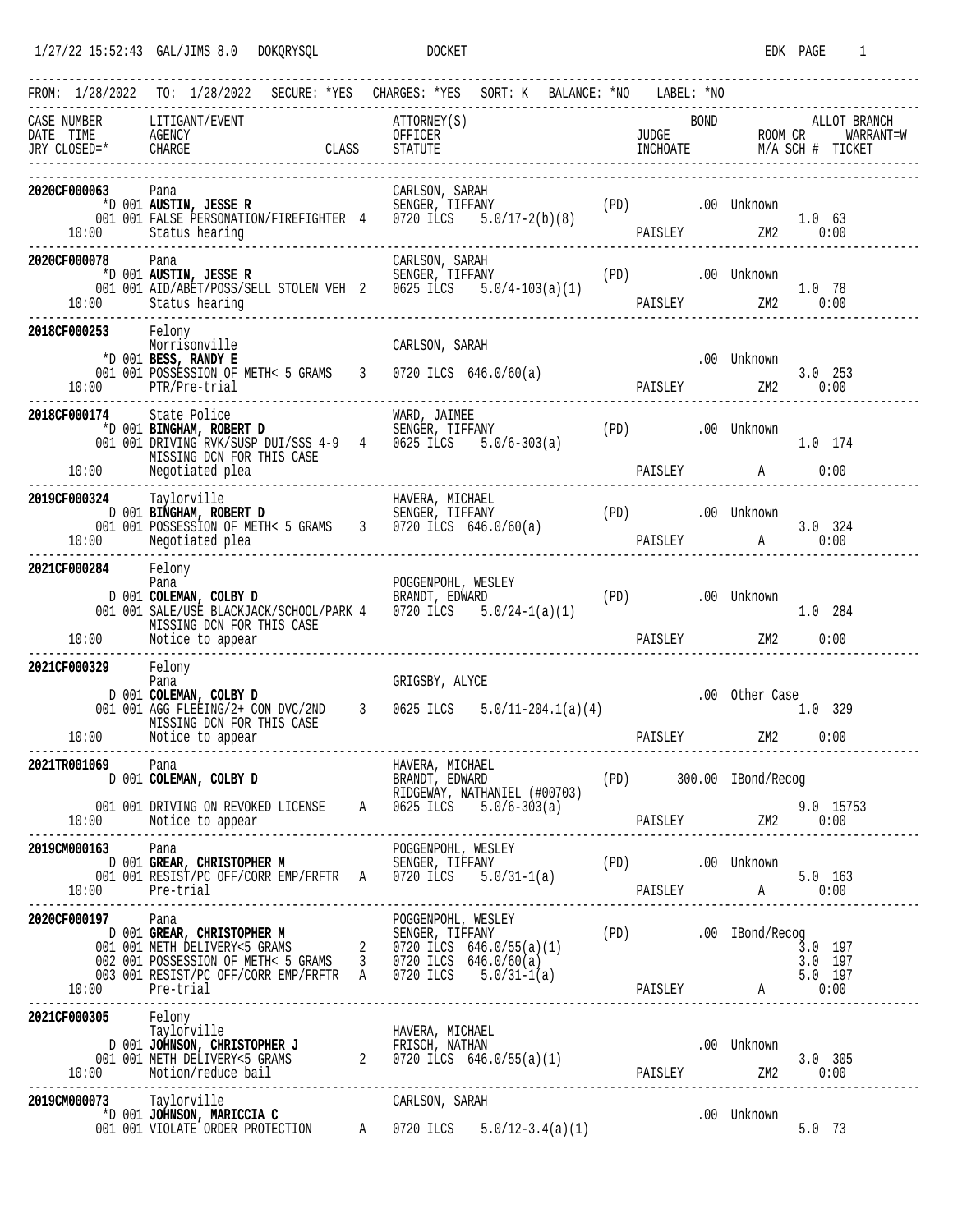1/27/22 15:52:43 GAL/JIMS 8.0 DOKQRYSQL DOCKET EDK PAGE 2

|                                                       | FROM: 1/28/2022 TO: 1/28/2022                                                                                                                                                                                                                                                                                                                                                                                                                                                                      | SECURE: *YES CHARGES: *YES SORT: K BALANCE: *NO LABEL: *NO                                                                                                                                                                                                                                                                                                                                         |                |                                                                                                           |
|-------------------------------------------------------|----------------------------------------------------------------------------------------------------------------------------------------------------------------------------------------------------------------------------------------------------------------------------------------------------------------------------------------------------------------------------------------------------------------------------------------------------------------------------------------------------|----------------------------------------------------------------------------------------------------------------------------------------------------------------------------------------------------------------------------------------------------------------------------------------------------------------------------------------------------------------------------------------------------|----------------|-----------------------------------------------------------------------------------------------------------|
|                                                       | $\begin{tabular}{lllllllllll} \multicolumn{2}{l}{{\small\mbox{\small\sc CASE}}}&\multicolumn{2}{l}{\small\mbox{\small\sc DATE}}&\multicolumn{2}{l}{\small\mbox{\small\sc DATE}}&\multicolumn{2}{l}{\small\mbox{\small\sc DATE}}&\multicolumn{2}{l}{\small\mbox{\small\sc DATE}}&\multicolumn{2}{l}{\small\mbox{\small\sc DATE}}&\multicolumn{2}{l}{\small\mbox{\small\sc DATE}}&\multicolumn{2}{l}{\small\mbox{\small\sc DATE}}&\multicolumn{2}{l}{\small\mbox{\small\sc DATE}}&\multicolumn{2}{l$ | ATTORNEY(S) BOND ALLOT BRANCH<br>OFFICER OF STATUTE THE TIME OF STATUTE SERVER THE MARK OF STATUTE SERVER THE MARK ON THE MASS STATUTE SERVER THE MARK OF STATUTE SERVER THE MARK OF STATUTE SERVER THE MARK OF STATUTE SERVER TH                                                                                                                                                                  |                |                                                                                                           |
|                                                       |                                                                                                                                                                                                                                                                                                                                                                                                                                                                                                    |                                                                                                                                                                                                                                                                                                                                                                                                    |                | $ZM2$ 0:00                                                                                                |
| 2021CF000262 Felony<br>10:00 Pre-trial                | Pana                                                                                                                                                                                                                                                                                                                                                                                                                                                                                               | POGGENPOHL, WESLEY<br>Pana<br>D 001 LEBON, ZACHARY L<br>001 001 AGG DOMESTIC BATTERY/STRANGLE 2 0720 ILCS 5.0/12-3.3(a-5)                                                                                                                                                                                                                                                                          |                | $\begin{tabular}{cc} 00&Unknown & \\ \hline \texttt{PARSLEY} & \texttt{ZM2} & 1.0 & 262 \\ \end{tabular}$ |
| 2020CF000318 Felony<br>Taylorville<br>10:00 Pre-trial |                                                                                                                                                                                                                                                                                                                                                                                                                                                                                                    | Taylorville<br>Taylorville POGGENPOHL, WESLEY<br>D 001 <b>MC KITTRICK, QUENTIN J</b> SENGER, TIFFANY (PD) 30.00 Unknown<br>001 001 POSSESSION OF METH< 5 GRAMS 3 0720 ILCS 646.0/60(a)                                                                                                                                                                                                             |                | 3.0 318<br>PAISLEY 2M2 0:00                                                                               |
| 2021CF000187 Felony                                   | Pana<br>MISSING DCN FOR THIS CASE<br>10:00 Pre-trial                                                                                                                                                                                                                                                                                                                                                                                                                                               | POGGENPOHL, WESLEY<br>Pana POGGENPOHL, WESLEY (PD) .00 Unknown<br>001 001 RECEIVE/POSS/SELL STOLEN VEH 2 0625 ILCS 5.0/4-103(a)(1) .00 Unknown<br>002 001 RECEIVE/POSS/SELL STOLEN VEH 2 0625 ILCS 5.0/4-103(a)(1)<br>003 001 AGG FLEEING/2+ CON DEVICES<br>005 001 CRIM DAMAGE TO PROPERTY <\$500 A 0720 ILCS 5.0/21-1(a)(1)<br>006 001 CRIM DAMAGE TO PROPERTY <\$500 A 0720 ILCS 5.0/21-1(a)(1) | PAISLEY        | 1.0 187<br>1.0 187<br>1.0 187<br>1.0 187<br>5.0 187<br>5.0 187<br>$ZM2$ 0:00                              |
| 2021CM000025 Misdemeanor                              | MISSING DCN FOR THIS CASE<br>10:00 Pre-trial                                                                                                                                                                                                                                                                                                                                                                                                                                                       | Pana POGGENPOHL, WESLEY (PD) 001 <b>MC KITTRICK, QUENTIN J</b><br>D 001 <b>MC KITTRICK, QUENTIN J</b> SENGER, TIFFANY (PD) .00 Unknown<br>001 001 CRIM DAMAGE TO PROPERTY <\$500 A 0720 ILCS 5.0/21-1(a)(1)                                                                                                                                                                                        |                | $5.0$ 25<br>PAISLEY 2M2 0:00                                                                              |
| 2021TR000426 Taylorville                              | D 001 MC KITTRICK, QUENTIN J<br>001 001 UNLICENSED                                                                                                                                                                                                                                                                                                                                                                                                                                                 | POGGENPOHL, WESLEY<br>WHEELER, DWAYNE (#00332)<br>WHEELER, DWAYNE (#00332<br>P 0625 ILCS 5.0/6-101                                                                                                                                                                                                                                                                                                 |                | .00 Unknown<br>10.0 39800                                                                                 |
| 2020CF000206 Taylorville                              | 10:00 Pre-trial<br>----------------------                                                                                                                                                                                                                                                                                                                                                                                                                                                          | MCWARD, JOSEPH C<br>MCWARD, JOSEPH C<br>SENGER, TIFFANY                                                                                                                                                                                                                                                                                                                                            |                | PAISLEY ZM2 0:00                                                                                          |
|                                                       | 0 Taylorville<br>D 001 <b>MORELAND, JEFFERY R</b><br>2010 2010 REPORT DESCRIPTION AND LOT                                                                                                                                                                                                                                                                                                                                                                                                          | MILLS, ALAN (#00314)<br>001 001 DRIVING RVK/SUSP DUI/SSS 4-9 4 0625 ILCS 5.0/6-303(a)                                                                                                                                                                                                                                                                                                              | (PD) .00 Other | 1.0 206<br>PAISLEY ZM2 0:00                                                                               |
| 2021CF000094 Felony<br>Pana                           | MISSING DCN FOR THIS CASE                                                                                                                                                                                                                                                                                                                                                                                                                                                                          | Pana<br>D 001 <b>MORELAND, JEFFERY R</b> SENGER, TIFFANY (PD) 1,000.00 Notice/Appear<br>001 001 DRIVING RVK/SUSP DUI/SSS 2ND 4 0625 ILCS 5.0/6-303(a) 1.000.00 Notice/Appear                                                                                                                                                                                                                       |                | 1.0 94                                                                                                    |
|                                                       | 2021TR002060 Pana<br>D 001 MORELAND, JEFFERY R                                                                                                                                                                                                                                                                                                                                                                                                                                                     | HAVERA, MICHAEL                                                                                                                                                                                                                                                                                                                                                                                    |                | .00 Notice/Appear                                                                                         |
|                                                       |                                                                                                                                                                                                                                                                                                                                                                                                                                                                                                    | HUBBARTT, CALEB (#00709)<br>001 001 DRIVING ON SUSPENDED LICENSE A 0625 ILCS 5.0/6-303(a)                                                                                                                                                                                                                                                                                                          |                |                                                                                                           |
| 2022MT000027                                          | Pana<br>D 001 MORELAND, JEFFERY R                                                                                                                                                                                                                                                                                                                                                                                                                                                                  | POGGENPOHL, WESLEY                                                                                                                                                                                                                                                                                                                                                                                 |                | .00 Notice/Appear                                                                                         |
|                                                       | 001 001 DRIVING ON REVOKED LICENSE A $\overline{0625}$ ILCS $\overline{5.0/6}$ -303(a)                                                                                                                                                                                                                                                                                                                                                                                                             | BLAND, DANIEL (#00701)                                                                                                                                                                                                                                                                                                                                                                             |                |                                                                                                           |
| 2019CF000051 Pana                                     |                                                                                                                                                                                                                                                                                                                                                                                                                                                                                                    | HAVERA, MICHAEL<br>951 Pana Pana HAVERA, MICHAEL (PD) 2011<br>*D 001 <b>MORELAND, JEFFREY R</b> SENGER, TIFFANY (PD) .00 Other Case<br>2000 001 DRIVING RVK/SUSP DUI/SSS 2ND 4 0625 ILCS 5.0/6-303(a)                                                                                                                                                                                              |                |                                                                                                           |
|                                                       |                                                                                                                                                                                                                                                                                                                                                                                                                                                                                                    |                                                                                                                                                                                                                                                                                                                                                                                                    |                | 1.0 51                                                                                                    |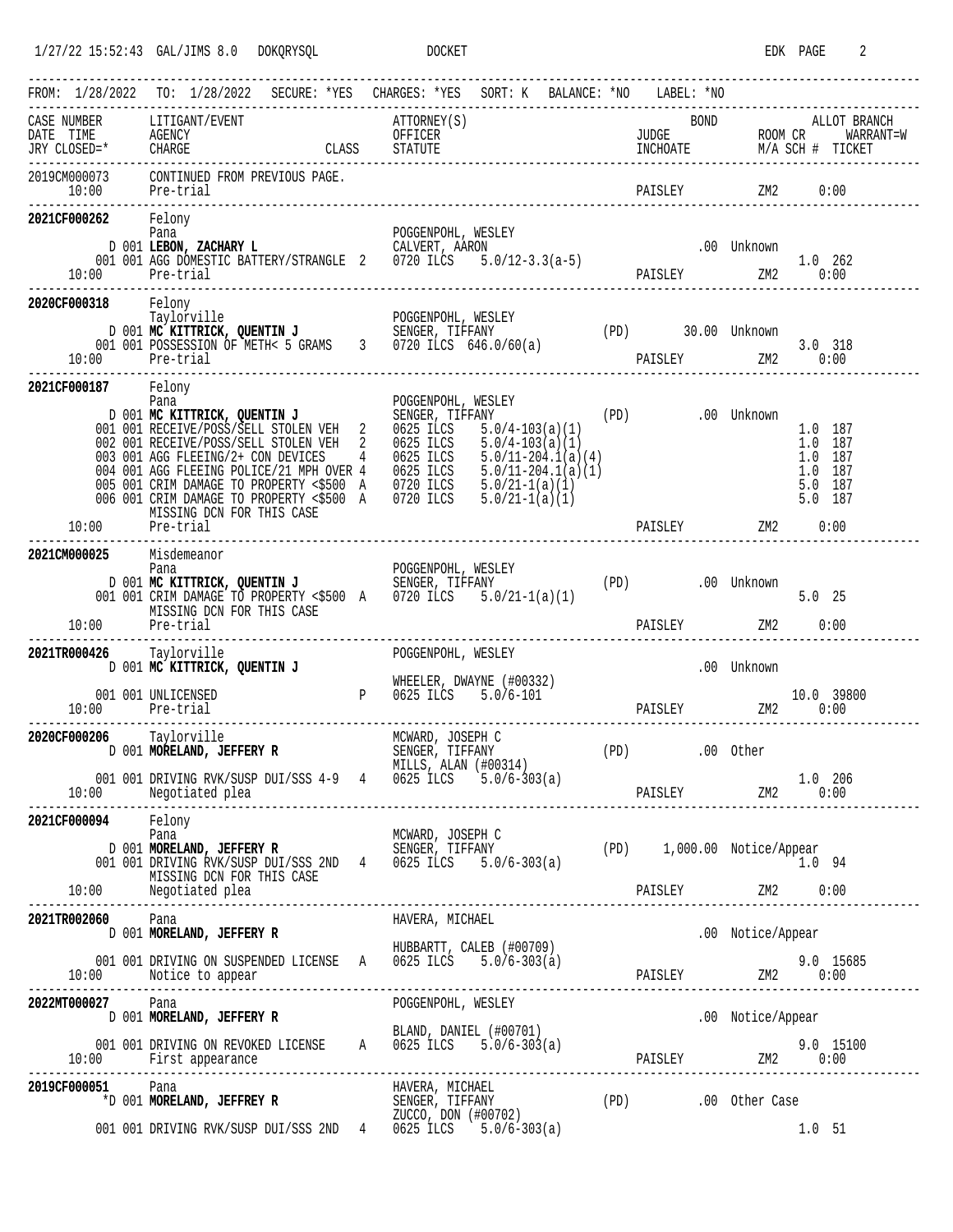|                                                |                                                                                                                                                 | FROM: 1/28/2022 TO: 1/28/2022 SECURE: *YES CHARGES: *YES SORT: K BALANCE: *NO LABEL: *NO<br>------------------------------------                                                                                                                               |                                      |                                                                 |
|------------------------------------------------|-------------------------------------------------------------------------------------------------------------------------------------------------|----------------------------------------------------------------------------------------------------------------------------------------------------------------------------------------------------------------------------------------------------------------|--------------------------------------|-----------------------------------------------------------------|
| CASE NUMBER LITIGANT/EVENT                     |                                                                                                                                                 | ATTORNEY(S)                                                                                                                                                                                                                                                    | <b>BOND</b>                          | ALLOT BRANCH                                                    |
|                                                |                                                                                                                                                 |                                                                                                                                                                                                                                                                | PAISLEY                              | ZM2<br>0:00                                                     |
| 2020CF000101                                   | Felony<br>Taylorville<br>10:00 Appearance/counsel                                                                                               | HAVERA, MICHAEL<br>Taylorville HAVERA, MICHAEL<br>*D 001 <b>MOSLEY, AARON W P</b> BRANDT, EDWARD (PD) .00 Unknown<br>001 001 POSSESSION OF METH< 5 GRAMS 3 0720 ILCS 646.0/60(a)<br>002 001 CARRY/POSSESS FIREARM/1ST A 0720 ILCS 5.0/24-1(a)(4)               |                                      | $3.0$ 101                                                       |
| 2020CF000316 Taylorville<br>10:00 Pre-trial    |                                                                                                                                                 |                                                                                                                                                                                                                                                                |                                      | 3.0 316<br>PAISLEY 2M2 0:00                                     |
| 2020CF000244 Taylorville<br>$10:00$ Pre-trial  | MISSING DCN FOR THIS CASE                                                                                                                       |                                                                                                                                                                                                                                                                |                                      | 1.0 244                                                         |
| 2021CF000027 Felony                            | MISSING DCN FOR THIS CASE<br>10:00 Pre-trial motions                                                                                            | Taylorville<br>D 001 RICKMAN, DESTINY R<br>D 001 RICKMAN, DESTINY R<br>D 001 DOSSESSION OF METH< 5 GRAMS<br>D 001 DOSSESSION OF METH< 5 GRAMS<br>3 0720 ILCS 646.0/60(a)<br>O 101 POSSESSION OF METH< 5 GRAMS<br>2010 1020 ILCS 646.0/60(a)                    |                                      | $3.0$ 27<br>PAISLEY ZM2 0:00                                    |
| 2021CF000286 Felony<br>Kincaid                 | 10:00 Pre-trial motions                                                                                                                         | Example of the control of the control of the control of the control of the control of the control of the control of the control of the control of the control of the control of the control of the control of the control of t                                 |                                      | 286 PAISLEY 2M2 3.0 286<br>____________________________         |
| 2020TR000422 County Traffic<br>10:00 Pre-trial | 22 County Traffic<br>D 001 STOCKON, DEE ANN BRANDT, EDWARD<br>PRANDT, EDWARD<br>001 001 DRIVING ON SUSPENDED LICENSE A 0625 ILCS $5.0/6-303(a)$ | MADKINS, CHRISTOPHER (#01120)                                                                                                                                                                                                                                  |                                      | (PD) 100.00 Notice/Appear<br>$20.0$ 34227<br>PAISLEY 2M2 $0:00$ |
|                                                | ----------------------<br>MISSING DCN FOR THIS CASE<br>10:00 Notice to appear                                                                   | ----------------------------<br>and the contract of the contract of the contract of the contract of the contract of the contract of the contract of the contract of the contract of the contract of the contract of the contract of the contract of the contra | (PD)                                 | .00 Unknown<br>5.044<br>0:00                                    |
| 2021TR000245 Taylorville<br>10:00 Pre-trial    | D 001 STOCKON, DEE ANN<br>001 001 OPERATE UNINSURED MTR VEHICLE P 0625 ILCS 5.0/3-707(a)                                                        | HAVERA, MICHAEL<br>GROVE, JODY (#00336)                                                                                                                                                                                                                        |                                      | .00 Notice/Appear                                               |
| 2021TR000246 Taylorville                       | D 001 STOCKON, DEE ANN                                                                                                                          | HAVERA, MICHAEL                                                                                                                                                                                                                                                |                                      | .00 Other Case                                                  |
| 10:00 Pre-trial                                | 001 001 DISREG OFFL TRAFFIC-CON DEVICE P 0625 ILCS 5.0/11-305(a)                                                                                | GROVE, JODY (#00336)                                                                                                                                                                                                                                           |                                      |                                                                 |
| 2021TR002031 County Traffic                    | D 001 STOCKON, DEE ANN                                                                                                                          | HAVERA, MICHAEL                                                                                                                                                                                                                                                |                                      | .00 Notice/Appear                                               |
| 10:00 Pre-trial                                | 001 001 FAIL OBEY YIELD SIGN P 0625 ILCS $5.0/11-904(c)$                                                                                        | TELFORD, ANTHONY (#00118)                                                                                                                                                                                                                                      |                                      |                                                                 |
| 2019CF000074 Felony                            | Pana<br>Pana<br>*D 001 <b>THOMAS, WILLIAM D</b><br>001 001 POSSESSION OF METH< 5 GRAMS 3 0720 ILCS 646.0/60(a)<br>10:00 PTR/Pre-trial           | WARD, JAIMEE                                                                                                                                                                                                                                                   | (PD) 1,000.00 IBond/Recog<br>PAISLEY | $3.0$ 74<br>ZM2 0:00                                            |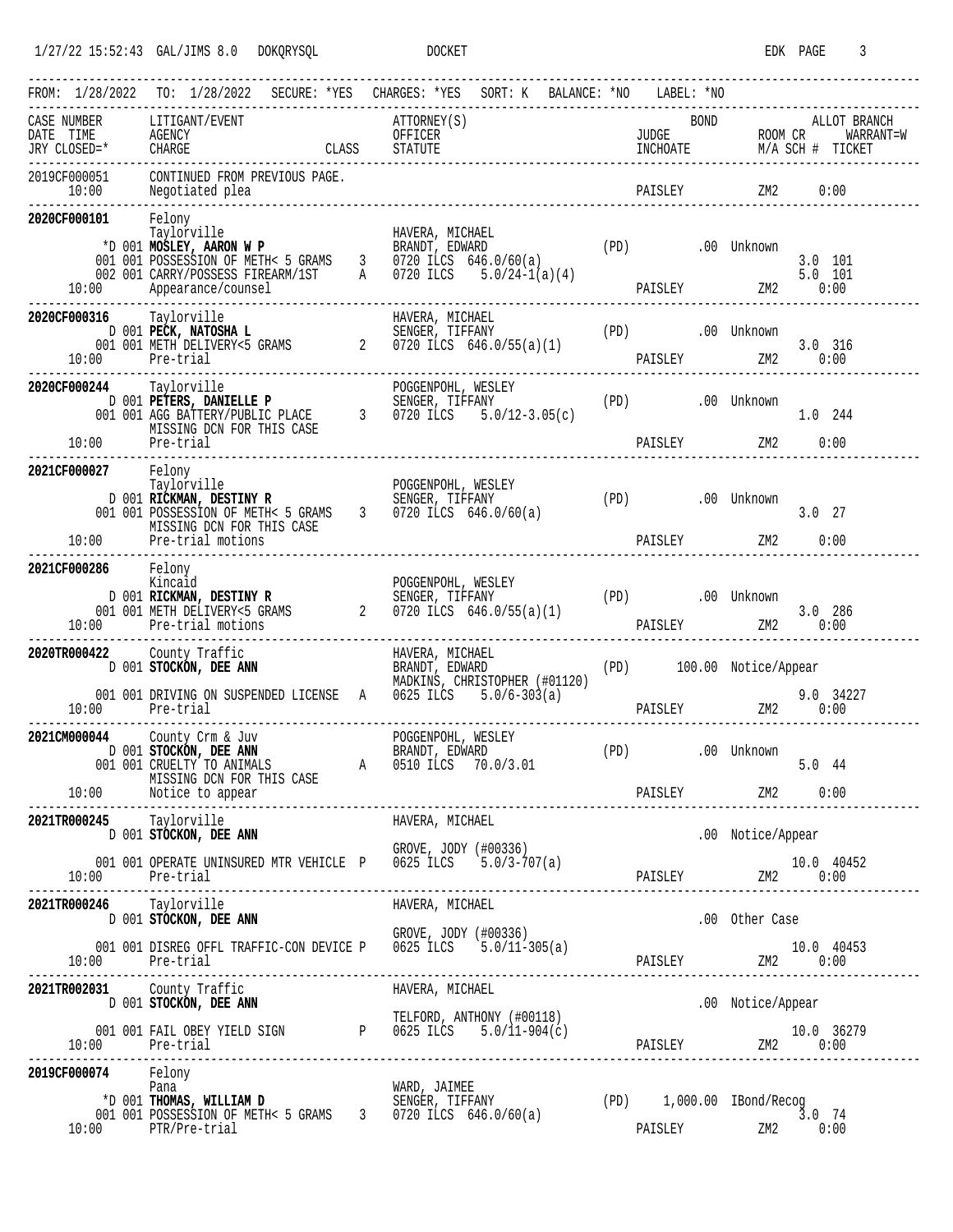| FROM: 1/28/2022 TO: 1/28/2022 SECURE: *YES CHARGES: *YES SORT: K BALANCE: *NO LABEL: *NO                                                                                                                                                                                                                                  |                            |                               |                       |  |                                                                                                                                                                                                                                                                                                                                                                                          |  |                               |                  |             |                                                    |                    |              |
|---------------------------------------------------------------------------------------------------------------------------------------------------------------------------------------------------------------------------------------------------------------------------------------------------------------------------|----------------------------|-------------------------------|-----------------------|--|------------------------------------------------------------------------------------------------------------------------------------------------------------------------------------------------------------------------------------------------------------------------------------------------------------------------------------------------------------------------------------------|--|-------------------------------|------------------|-------------|----------------------------------------------------|--------------------|--------------|
| $\begin{minipage}{0.9\linewidth} CASE & NUMBER & LITIGANT/EVENT \end{minipage}$<br>CASE NUMBER LITIGANT/EVENT ATTORNEY(S) BOND ALLOT BRANCH<br>DATE TIME AGENCY OFFICER UNCHOATE TO NOM CR WARRANT=W<br>JUDGE ROOM CR WARRANT=W<br>TRY CLOSED=* CHARGE CLASS STATUTE INCHOATE M/A SCH # TICKET<br>----------------------- |                            |                               |                       |  | ATTORNEY(S)                                                                                                                                                                                                                                                                                                                                                                              |  |                               |                  | <b>BOND</b> |                                                    |                    | ALLOT BRANCH |
| 2019CF000074                                                                                                                                                                                                                                                                                                              |                            | CONTINUED FROM PREVIOUS PAGE. |                       |  |                                                                                                                                                                                                                                                                                                                                                                                          |  |                               |                  |             |                                                    |                    |              |
| 2019CF000298 Felony<br>Taylorville<br>10:00 PTR/Pre-trial                                                                                                                                                                                                                                                                 |                            |                               |                       |  |                                                                                                                                                                                                                                                                                                                                                                                          |  |                               |                  |             | 3.0 298<br>PAISLEY 2M2 0:00                        |                    |              |
| 2021CF000237 Felony<br>Pana                                                                                                                                                                                                                                                                                               |                            | MISSING DCN FOR THIS CASE     |                       |  | $\begin{array}{ccc}\n\text{Pana} & \text{FUGBINCDI} & \text{NLOI} \\ \text{Pana} & \text{SENGER, TIFFANY} \\ \text{D 001 THOMAS, WILLIAM D} & \text{SENGER, TIFFANY} \\ \text{LADAGE, ADAM } (\#00705) & \text{SINGEN} & \text{SINGER} \\ \text{SIMGEN} & \text{SINGER} & \text{SINGER} & \text{SINGER} \\ \end{array}$<br>001 001 DRIVING RVK/SUSP DUI/SSS 2ND 4 0625 ILCS 5.0/6-303(a) |  |                               | (PD) .00 Unknown |             |                                                    | 1.0 237            |              |
|                                                                                                                                                                                                                                                                                                                           |                            |                               |                       |  |                                                                                                                                                                                                                                                                                                                                                                                          |  |                               |                  |             | PAISLEY ZM2 0:00                                   |                    |              |
| 2021CF000293 Felony<br>Pana<br>10:00 Sts/Prelim Hearing                                                                                                                                                                                                                                                                   |                            |                               |                       |  | Pana<br>D 001 <b>THOMAS, WILLIAM D</b><br>D 001 <b>THOMAS, WILLIAM D</b><br>D 001 <b>POSSESSION OF METH&lt;</b> 5 GRAMS<br>D 02 001 PELON POSS/USE WEAPON/FIREARM 3 0720 ILCS 5.0/24-1.1(a)<br>D 02 001 FELON POSS/USE WEAPON/FIREARM 3 0720 ILCS 5.0/24-1                                                                                                                               |  |                               |                  |             | PAISLEY ZM2 0:00                                   | 3.0 293<br>1.0 293 |              |
| 2021TR000979                                                                                                                                                                                                                                                                                                              | Pana                       | D 001 THOMAS, WILLIAM D       |                       |  | HAVERA, MICHAEL                                                                                                                                                                                                                                                                                                                                                                          |  |                               |                  |             | .00 Other Case                                     |                    |              |
| 10:00 Pre-trial                                                                                                                                                                                                                                                                                                           |                            |                               |                       |  | LADAGE, ADAM (#00705)<br>001 001 OPERATE UNINSURED MTR VEHICLE P 0625 ILCS 5.0/3-707(a)<br>ED MTR VEHICLE P 0625 ILCS 5.0/3-707(a) PAISLEY 10.0 15736<br>0:00 2M2 0:00 PAISLEY 2M2                                                                                                                                                                                                       |  |                               |                  |             |                                                    |                    |              |
| 2020CF000278 County Crm & Juv BAVERA, MICHAEL<br>D 001 <b>TRUMPY, DAMON J</b> SENGER, TIFFANY (PD) 001 001 DOSSESSION OF METH< 5 GRAMS 3 0720 ILCS 646.0/60(a) (PD) 001 001 POSSESSION OF METH< 5 GRAMS 3 0720 ILCS 646.0/60(a)<br>10:00 Pre-trial                                                                        |                            |                               |                       |  |                                                                                                                                                                                                                                                                                                                                                                                          |  |                               |                  |             | 9 3.0 278<br>PAISLEY 2M2 0:00                      |                    |              |
| 2020CF000288 Taylorville<br>10:00 Pre-trial                                                                                                                                                                                                                                                                               |                            |                               | --------------------- |  |                                                                                                                                                                                                                                                                                                                                                                                          |  | ----------------------------- |                  |             |                                                    | 1.0 288            |              |
| 2020TR001390 County Traffic                                                                                                                                                                                                                                                                                               |                            | D 001 TRUMPY, DAMON J         |                       |  | HAVERA, MICHAEL                                                                                                                                                                                                                                                                                                                                                                          |  |                               |                  |             |                                                    |                    |              |
| 10:00 Pre-trial                                                                                                                                                                                                                                                                                                           |                            |                               |                       |  | MADKINS, CHRISTOPHER (#01120)<br>001 001 DRIVING ON REVOKED LICENSE A 0625 ILCS                                                                                                                                                                                                                                                                                                          |  | $5.0/6 - 303(a)$              |                  |             | .00 Notice/Appear<br>9.0 34560<br>PAISLEY 2M2 0:00 |                    |              |
| 2020TR001391 County Traffic                                                                                                                                                                                                                                                                                               |                            | D 001 TRUMPY, DAMON J         |                       |  | HAVERA, MICHAEL                                                                                                                                                                                                                                                                                                                                                                          |  |                               |                  |             |                                                    |                    |              |
|                                                                                                                                                                                                                                                                                                                           |                            |                               |                       |  | MADKINS, CHRISTOPHER (#01120)<br>001 001 OPERATE UNINSURED MTR VEHICLE P 0625 ILCS 5.0/3-707(a)                                                                                                                                                                                                                                                                                          |  |                               |                  |             | .00 Notice/Appear                                  |                    |              |
| 2020TR001434 Taylorville                                                                                                                                                                                                                                                                                                  |                            |                               |                       |  | HAVERA, MICHAEL                                                                                                                                                                                                                                                                                                                                                                          |  |                               |                  |             |                                                    |                    |              |
|                                                                                                                                                                                                                                                                                                                           |                            | D 001 TRUMPY, DAMON J         |                       |  | TOBERMAN, BEN (#00310)<br>001 001 DRIVING ON REVOKED LICENSE A 0625 ILCS $5.0/6-303(a)$                                                                                                                                                                                                                                                                                                  |  |                               |                  |             | .00 Notice/Appear                                  |                    |              |
| 2021CM000095 Misdemeanor<br>Taylorville<br>10:00 Pre-trial<br>----------------------                                                                                                                                                                                                                                      |                            | MISSING DCN FOR THIS CASE     |                       |  | Taylorville POGGENPOHL, WESLEY<br>D 001 <b>TURNER, JUSTINE M</b> BRANDT, EDWARD (PD) .00 Unknown<br>001 001 RETAIL THEFT/DISP MERCH/<\$300 A 0720 ILCS 5.0/16-25(a)(1) .00 Unknown                                                                                                                                                                                                       |  |                               |                  |             | $5.0$ 95                                           |                    |              |
| 2021CM000135                                                                                                                                                                                                                                                                                                              | Misdemeanor<br>Taylorville | D 001 TURNER, JUSTINE M       |                       |  | HAVERA, MICHAEL<br>001 001 RETAIL THEFT/DISP MERCH/<\$300 A 0720 ILCS 5.0/16-25(a)(1)                                                                                                                                                                                                                                                                                                    |  |                               |                  |             | .00 Unknown                                        |                    | $5.0$ 135    |